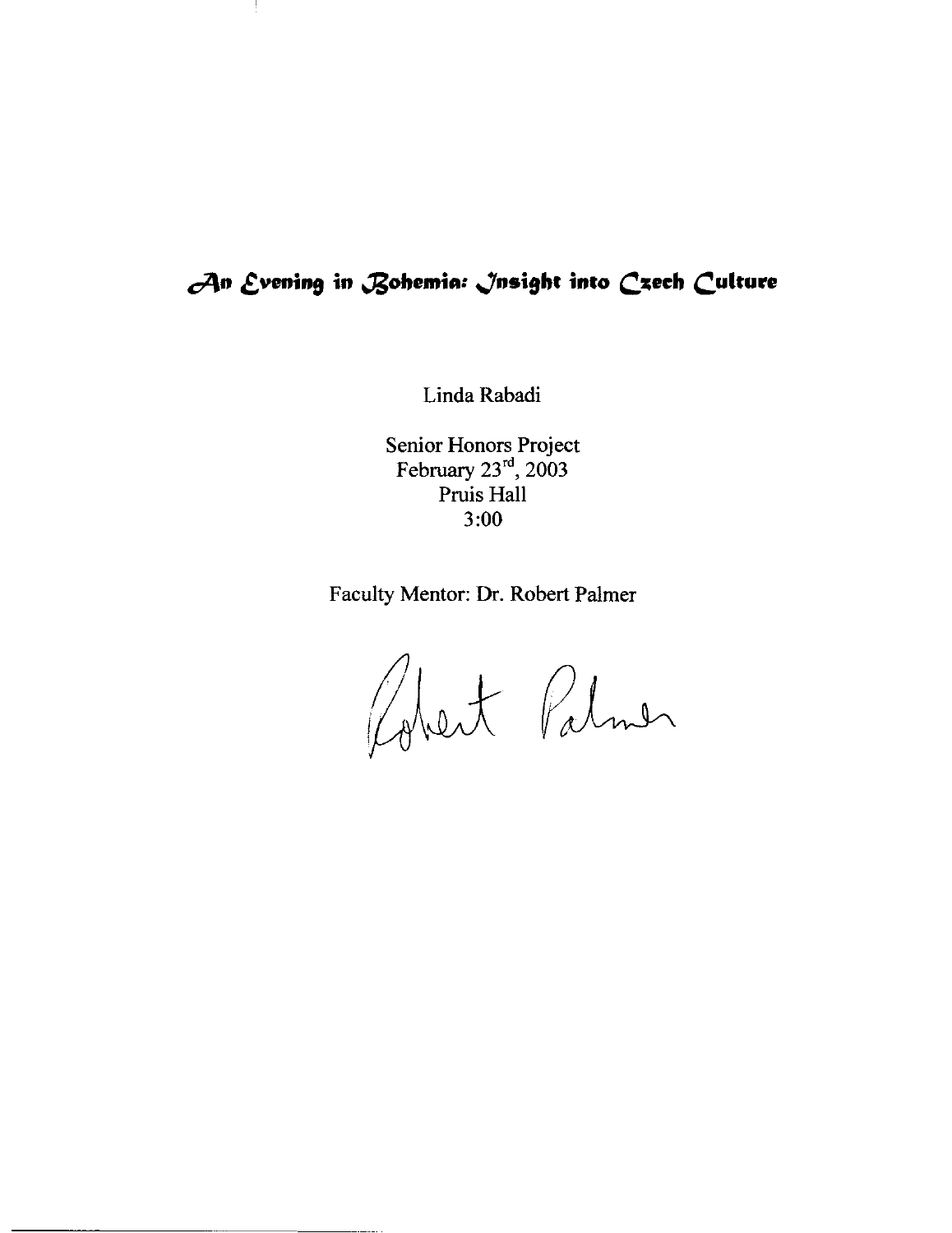| School of Skehsic                     | LINDA RABADI<br>piano<br>in a                                                                                                                                                    |                           |
|---------------------------------------|----------------------------------------------------------------------------------------------------------------------------------------------------------------------------------|---------------------------|
|                                       | SENIOR HONORS RECITAL<br>with                                                                                                                                                    |                           |
|                                       | Yen-hsi Chen, violin - Arthur Hill, cello<br>Amanda York, piano                                                                                                                  |                           |
|                                       | Grave. Adagio non troppo<br>Vivace con spirito                                                                                                                                   | $(1760 - 1812)$           |
| time Arts                             | Cibulička (The Little Onion) Czech Dance No. 5 Bedřich Smetana<br>Polka in F-sharp Minor, Op. 7, No. 1<br>Slepička (The Little Hen) Czech Dance No. 2                            | $(1824 - 1884)$           |
|                                       | Intermission                                                                                                                                                                     |                           |
|                                       | III. Poco Adagio                                                                                                                                                                 | $(1841 - 1904)$           |
|                                       |                                                                                                                                                                                  | $(1890 - 1959)$           |
|                                       |                                                                                                                                                                                  |                           |
|                                       |                                                                                                                                                                                  |                           |
| Ball Sotate University & Sollege of S | Linda Rabadi is a student of Robert Palmer.                                                                                                                                      |                           |
|                                       | This recital is presented in partial fulfillment of the                                                                                                                          |                           |
|                                       | requirements for the Honors Program at Ball State University.                                                                                                                    |                           |
|                                       | PRUIS HALL<br>Sunday, February 23, 2003<br>3.00 p.m.                                                                                                                             | Series LVII<br>Number 117 |
|                                       | In keeping with copyright and artist agreements, use of recording<br>and photographic devices is not permitted by other than approved personnel.<br>We request your cooperation. |                           |
|                                       | For performance information, call the School of Music Concert HotLine: (765) 285-5878.                                                                                           |                           |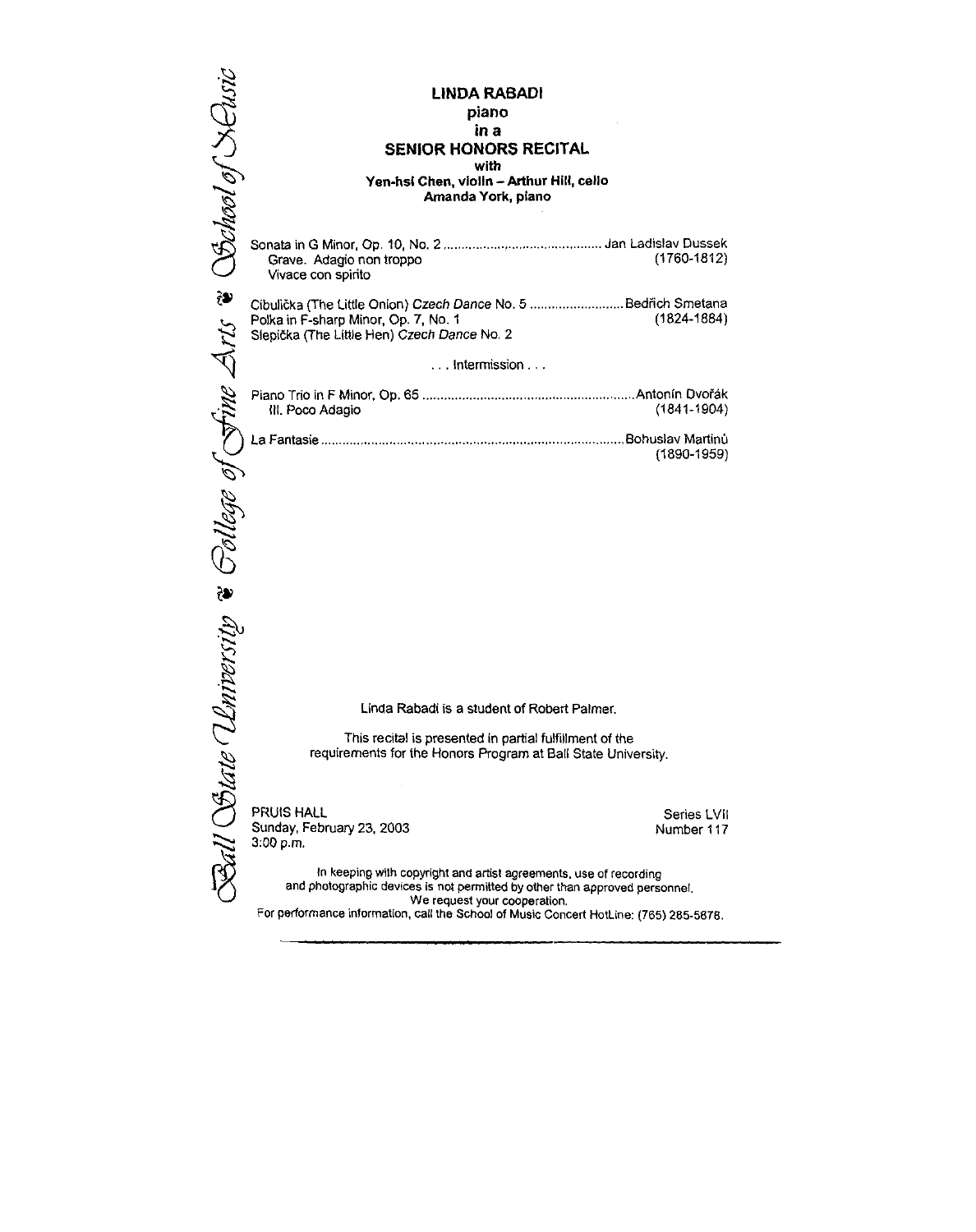

 $\mathcal{L}^{\text{max}}_{\text{max}}$  ,  $\mathcal{L}^{\text{max}}_{\text{max}}$ 

# Table of Contents

| Program Notes<br>Bibliography<br>Nemcova Excerpt<br>Acknowledgements |
|----------------------------------------------------------------------|
|                                                                      |
|                                                                      |
|                                                                      |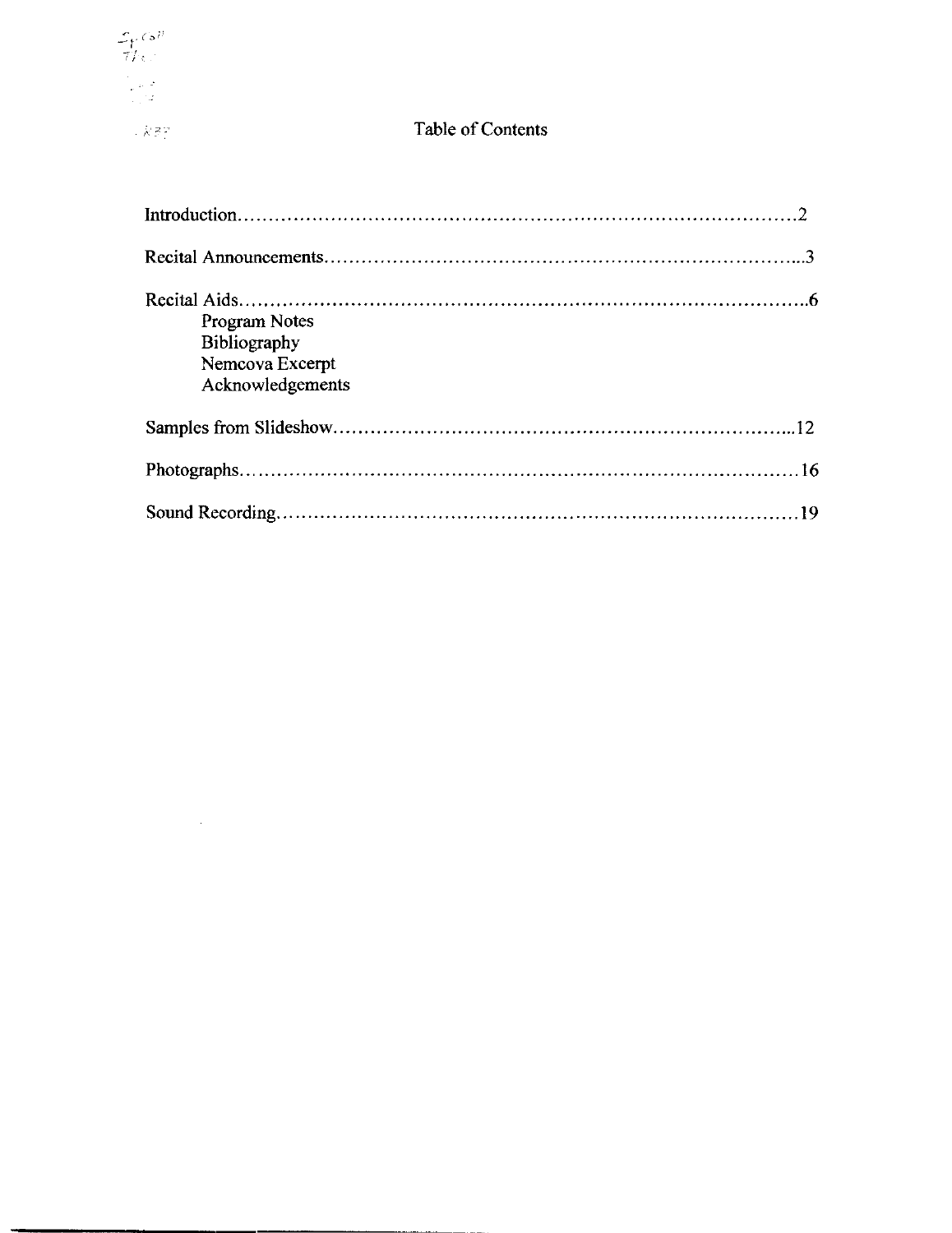# Introduction

po cen

I am a piano major, and all through college I planned on combining my senior recital with my senior honors project. Therefore, I wanted my final product to be more than just a musical performance. I wanted to incorporate ideas and aesthetics I had gained through my experiences in the Honors College.

During the Spring semester of my junior year, I began researching Czech piano music. My mother was born and raised in Prague, and learning more about my heritage has always been a priority in my life. I knew that learning the music of the Czech Republic would give me a strong sense of Czech culture, for it has always been the responsibility of the artists to express the thoughts, emotions, and experiences of the entire civilization.

Czech culture was never thoroughly discussed during my coursework at Ball State, so I knew many other students lacked information on this topic. My project would not only allow me to investigate my roots further and to express the results of my research creatively, but it would also provide the opportunity for me to expand the knowledge of my peers. I have always been interested in education and have found that when connections are made between different concepts, a deeper understanding occurs. Keeping this in mind, I strove for an interdisciplinary event that would not only include the music of the Czech Republic, but also the visual art, the creative writings, and the cuisine of the land. By including these elements, I was also able to expand the traditional form of a musical recital into something more distinct.

The result was a true cultural experience. Before the start of the recital, I displayed a slide show of Czech art, architecture, land, and people. The sounds of Dvorak's *Slavonic Dances* filled the hall as people mingled during intermission. At the start of the second half, Ball State theater major Teresa Reynolds read an excerpt from Bozena Nemcova's work. *The Grandmother.* A reception followed the recital, where traditional Czech cuisine was served.

Here I have displayed the recital announcements, created by Honors senior Leia Yabut and inspired by the works of the Czech artist Mucha, and the recital aids, consisting of my program notes, bibliography, the excerpt from Nemcova's *The Grandmother,* and acknowledgements. Following are a few samples from the slide show, a small collection of photographs taken by photojournalism major Amanda Hill, and a sound recording of the performance.

Music is our most abstract art form. It is difficult to truly capture a musical performance, even with the eurrent technology. There is no comparison to sitting in the hail with the performer, for it is there that the connection between artist and audience is made. It is that connection that makes the performing arts one of humanity's greatest achievements. This binder is an attempt to recreate the afternoon of February  $23^{rd}$ , 2003. Although there is no way to document all of the emotions from that afternoon, this is closest I came.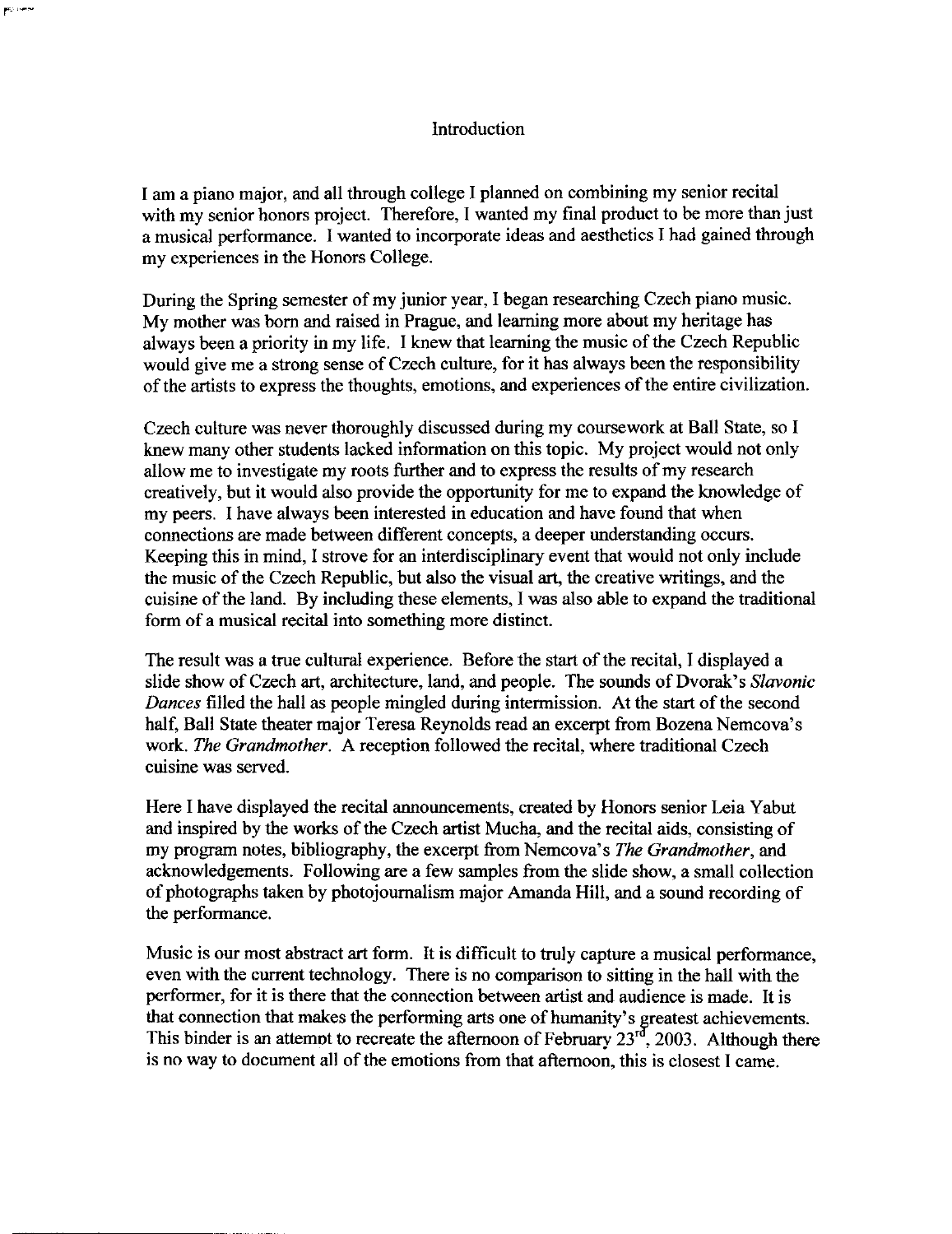NEORTANT FAV inda S. senior  $23005$ <br> $90 + 8$ PRUIS HAL @ 3:00 p.m. Cotture 2Zech e of LES ell WOFZOUL Aanstrin vi calso... --<br>Fathur Hill, yen Hsi Chen, Aria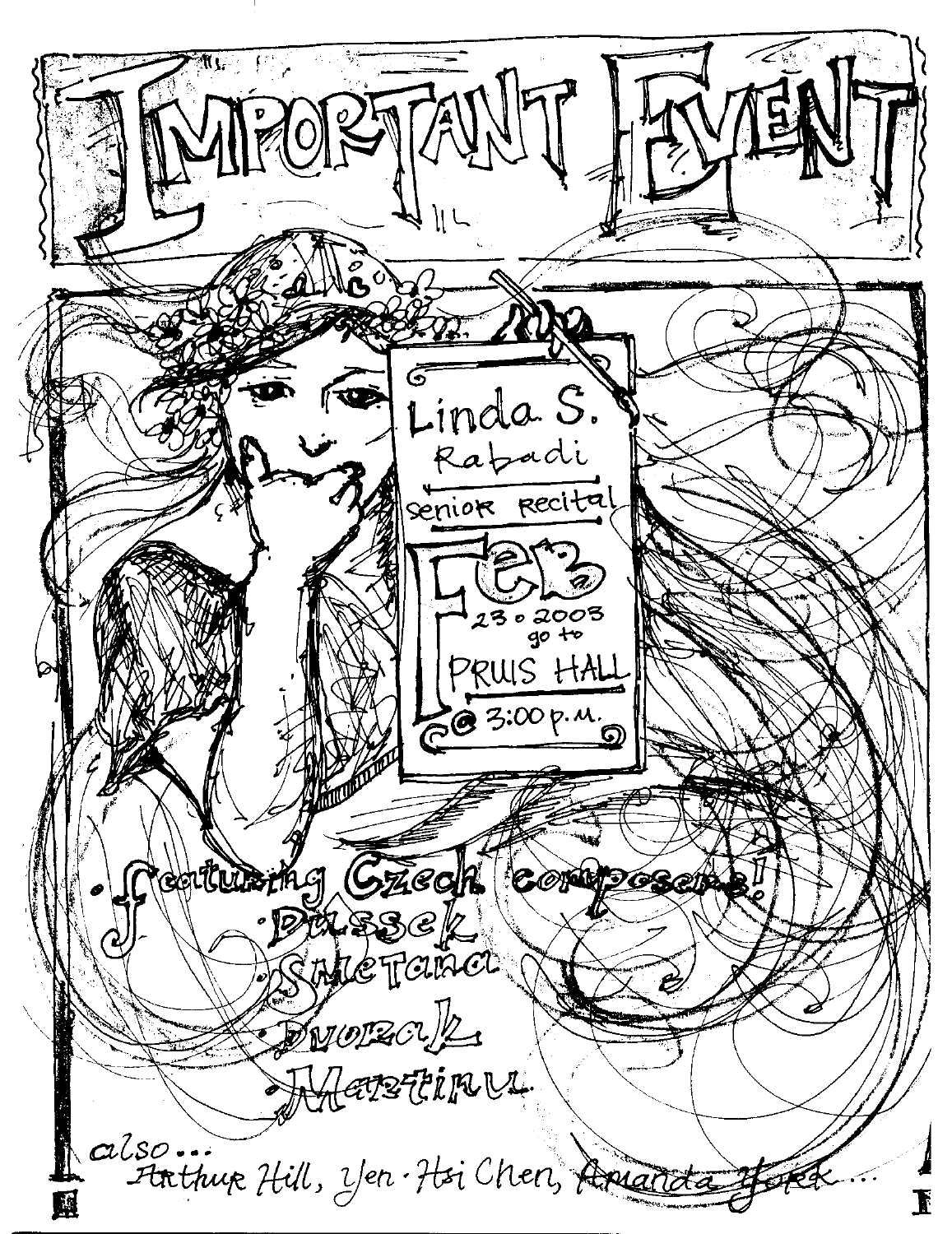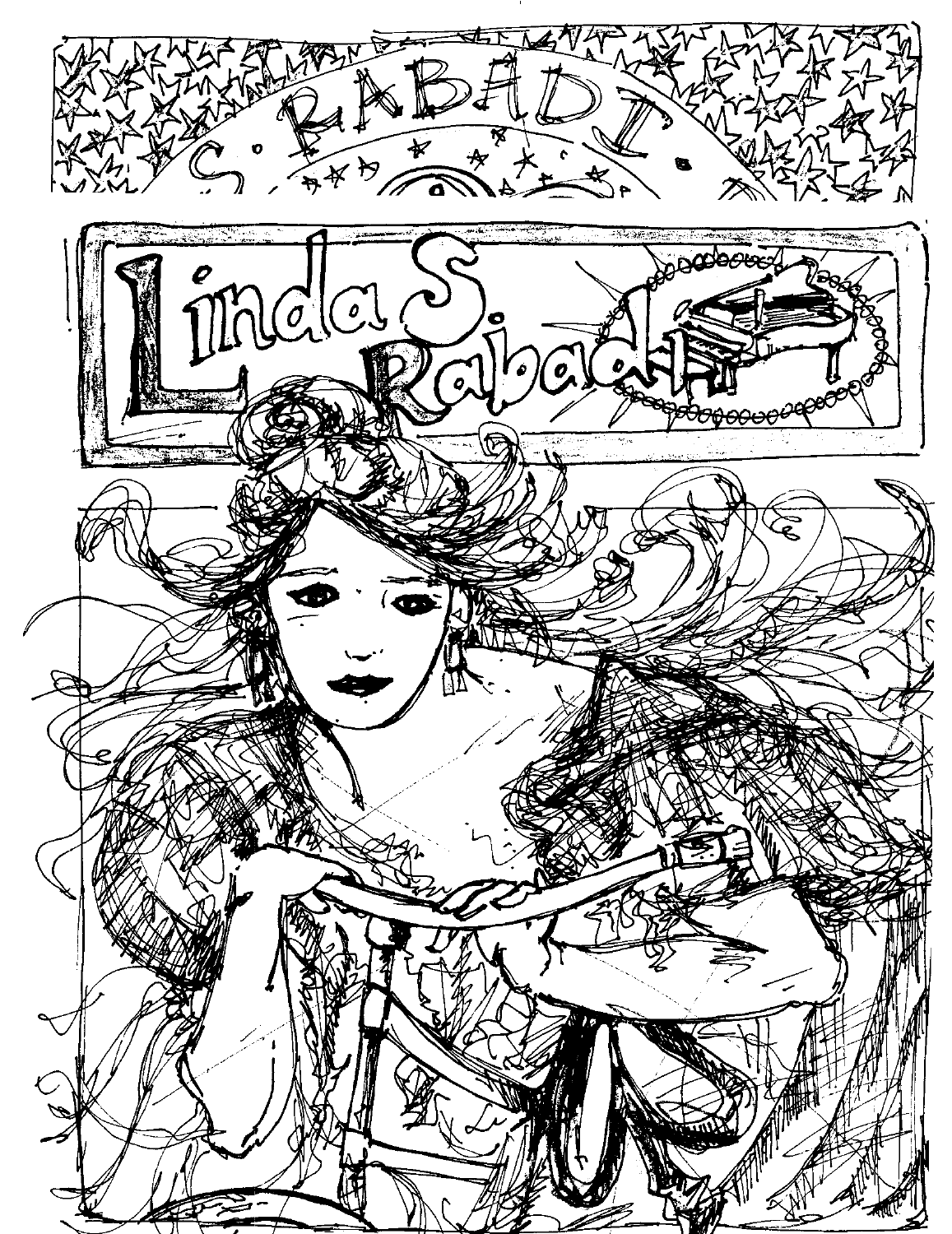# **PROGRAM NOTES**

Linda Rabadi, piano SENIOR HONORS RECITAL with Yen-hsi Chen, violin, Arthur Hill, cello, Amanda York, piano Pruis Hall - Sunday, February 23, 2003 - 3:00 p.m.

#### **Jan Ladislav** Dussek (1760-1812) *Sonata in* G *minor, Op 10 No.2*

Dussek's music was received with enthusiasm in his day. He was praised for his originality and expressiveness, and most of his music was reprinted, some as many as ten times. Today he is not often programmed, but without good reason. Although some of his work, such as his variations on popular tunes of the day, is trivial, his compositions still hold a large amount of musical worth and deserve to be performed and enjoyed today.

Dussek was one of the earliest touring pianists, and as a result, most of his works are piano compositions. His early compositions are normally in the Classical style, but during the last twenty years of his life, Romantic traits run through his works, such as expressive markings, the choice of key and modulation to remote keys, and the use of altered chords and non-harmonic notes. His harmony involves a larger range of chords and is more chromatic than Mozart, Haydn, and Beethoven. His piano music has a fuller texture than C.P.E Bach, Mozart, or Haydn. His piano style is often virtuosic in character, understandable because of his active career as a performer. Thirds, octaves, rapid scale passages, all appear frequently in his piano works. Much of his music resembles that of other composers, but generally, these composers are later than Dussek, proving him to be much ahead of his time.

The Sonata in G Minor was written around 1790. It is a two-movement sonata that combines gentleness and aggression. Throughout the work, this dichotomy is enhanced with the use of contrasting dynamics. The first movement opens with a simple G-minor chord written out in a dotted rhythm. This melody is slightly intensified through the first section, but remains almost stagnant until a strong C-minor chord sounds and moves the music through an aria-like movement. The second movement is an energetic sonata-allegro form. This movement also opens with a broken G-minor chord, but this time it is with force. The movement is charged the entire way through, with numerous sixteenth-note scale, arpeggio, and double-third passages. A peaceful second theme provides some rest, but it never lasts long.

## **Hedrich Smetana** (1824-1884), *Cihulicka, Polka in F-sharp Mqjor, Slepicka*

Smetana was a composer, conductor, and critic, and is known as the first Czech nationalistic composer. His musical personality had such an impact that his style became tightly linked to the Czech nationalistic style.

Dances make up the majority of Smetana's piano music. The polka was of particular interest to Smetana, especially during the 1850s. He often returned to his polkas later in life and revised them. He was known to say that his work with the polka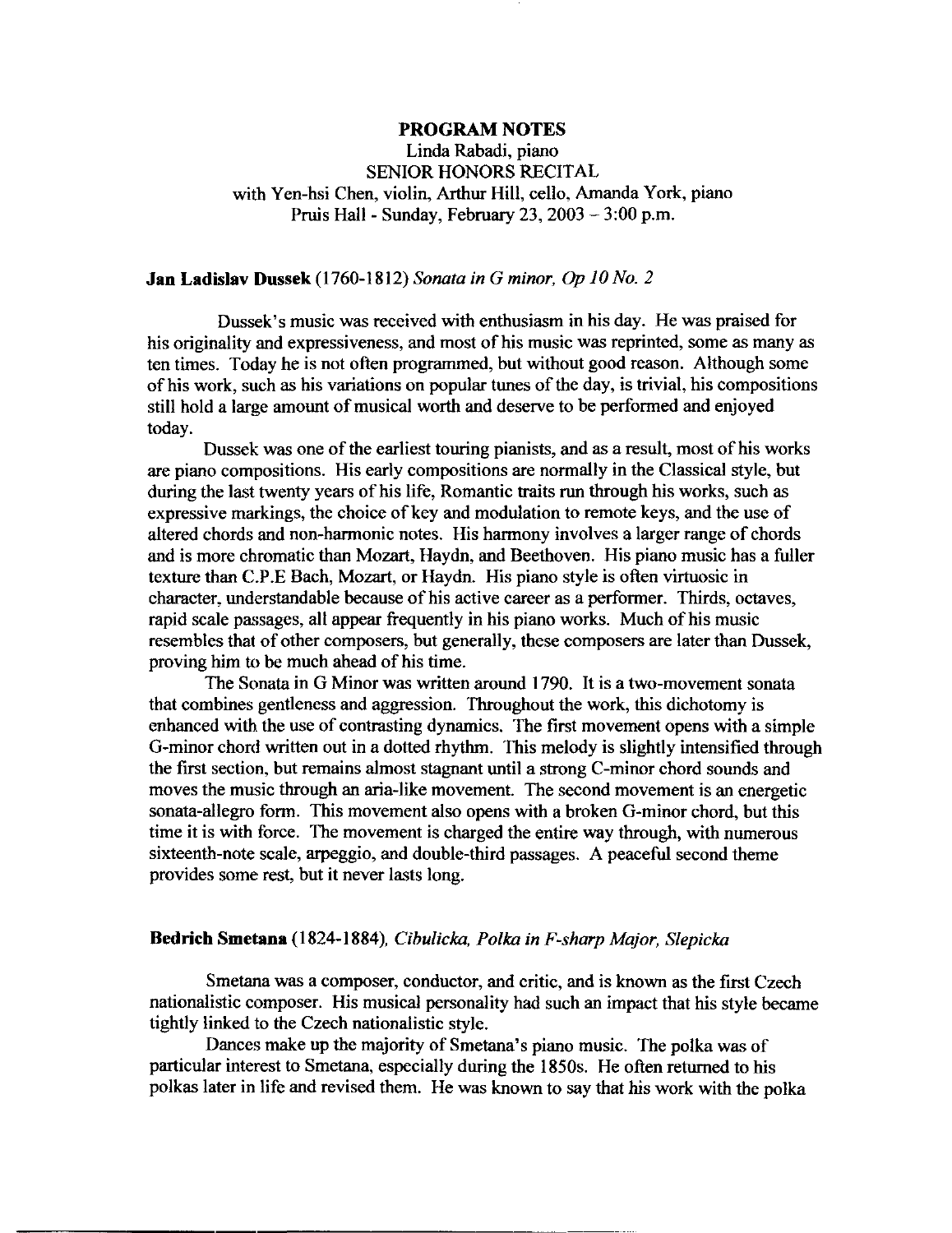was aimed at being similar to Chopin's work with the mazurka. His treatment of dances was normally not meant for dancing.

The three pieces being performed today are from two different collections. Slepicka and Cibulicka are from Smetana's 1879 *Ten Czech Dances,* and the Polka in Fsharp Major comes from *Salon Polkas* of 1854. The Polka is a popular piece. His use of color is prominent here, most easily noticed in the opening passage. *Ten Czech Dances*  required much research for Smetana. His original intent was to create a collection of Czech dances broken into six categories, with two dances per category. The categories were: dances for an individual man or woman, dances for pairs of men denouncing love, dances for pairs of men praising love, dances for pairs of women denouncing love, dances for pairs of women renouncing love, and collective dances for men and women. He had trouble finding enough material for the fourth and fifth categories, which required him to rearrange the work and reduce the number of dances to ten. He wrote to his publisher, Velebin Urbanek, before the printing process in 1879. "I suggest publishing folkdances under the title Czech Dances. Every dance under its own name, e.g. 'Furiant', 'Skocnaj', 'Rejodovak and Rejodovacka', 'Sousedska', 'Hulan', etc. Whereas Dvorak gives his pieces just a general name 'Slawishe Tanze' with people not knowing which they are, and whether they exist at all, we would show which dances with real names we Czechs have." The *Dances* turned out to be large-scale concert works with the spirit of each dance conveyed in an imaginative and free manner. Cibulicka is the most widely known folk song of the collection and ensured Smetana a good amount of popular appeal. He treats the melody fairly simply, so the embellishment never conceals the original. Slepicka is based on a girl's dance in the style of a polka. It does now draw from a specific folk melody.

#### **Antonin Dvorak** (1841-1904) *Piano Trio in F-minor,* Op. 65, *Third Movement*

Dvorak is regarded as one of the great nationalistic composers of the nineteenth century. He was long ignored by the German-dominated music world, but now holds a strong place in music literature. He wrote in many genres, including symphonies, chamber music, oratorios, songs, and operas.

Dvorak seemed to have a natural ability for chamber composition. His first official opus was a string quintet for two violas, and from then on, chamber music remained central to his work. Dvorak's chamber music tends to be less nationalistic than his stage works or his orchestral programmatic pieces. His middle period, from 1875 to 1892, is considered to be his most nationalistic. It is at this time that his chamber music incorporates folk songs and dances. There is also a return to Classical forms and proportions. Dvorak did follow Smetana along the lines of Czech nationalism, but because of the genres in which he chose to most often work, symphonies and chamber music, he looked to Vienna to leam from the works of Braluns, Beethoven, and Schubert.

Op. 65 is considered a peak in Dvorak's chamber compositions. It is here than he reaches a refinement of compositional techniques. It is a blend of folk elements and nineteenth-century aesthetics. His approach to motivic handling and variation techniques is reminiscent of Braluns. This piece is said to be his response to his mother's death a year earlier. This statement is verified by the Third movement, which opens with a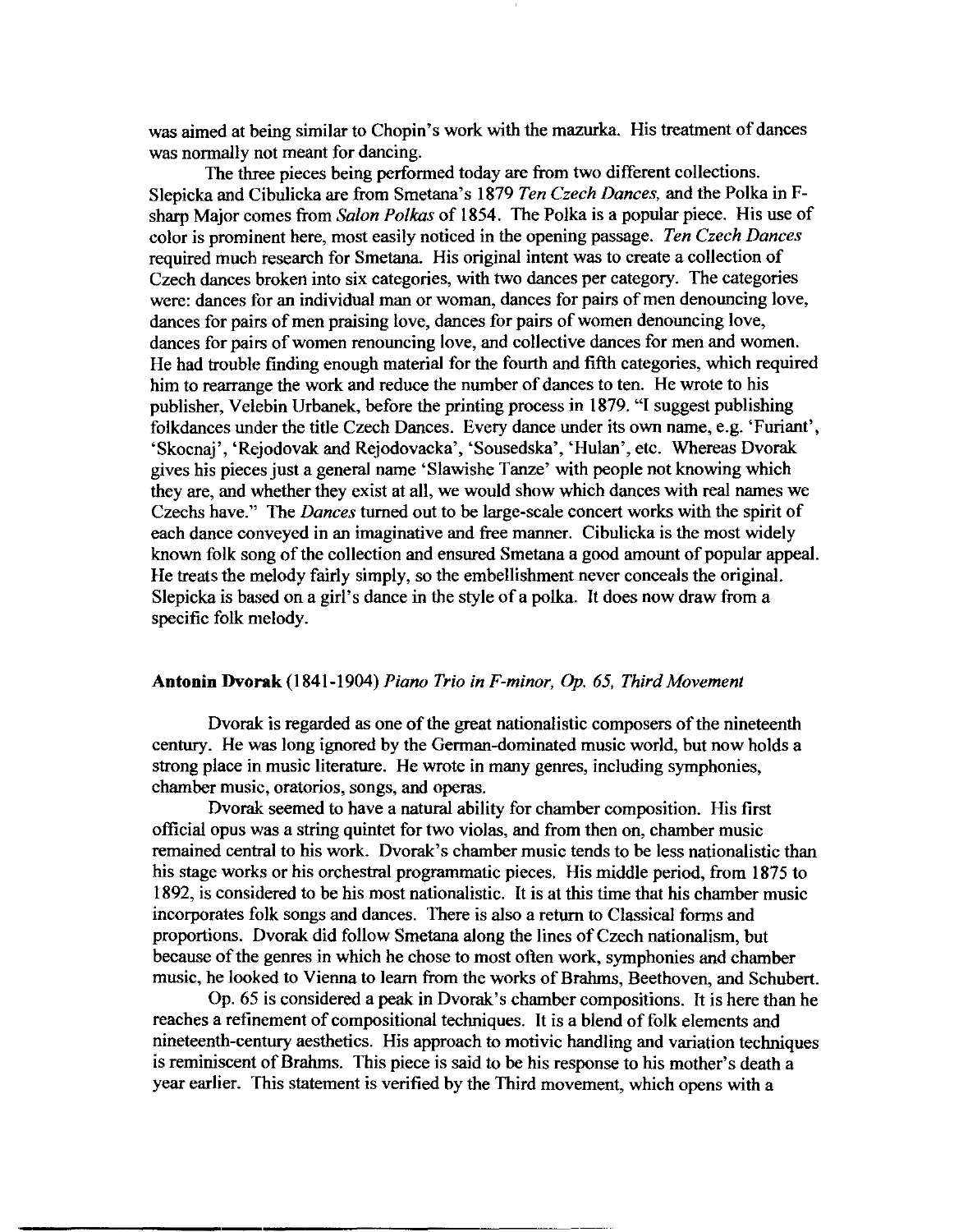longing melody in the cello above somber chords in the piano. This melancholy emotion dominated the piece. Even during the imitative, passionate, middle section, a touch of pain resounds.

#### **Bobuslav Martinu** (1890-1959) *La Fantasie*

Martinu was born in the small town of Policka, near the Czech-Moravian border. Until 1902 his family lived at the top of a church tower. His father combined his work as a cobbler with fire-watching and ringing bells for services. Martinu was later known to say that this environment of isolation in a vast space of land affected him greatly. At seven, Martinu started violin lessons, and quickly developed into a solid player. With hopes of his becoming a virtuoso, the local community raised funds to send him to the Prague Conservatory. He did not do well in academic life, but gained much from living in Prague. He eventually earned a position with the Czech Philharmonic and toured Europe with them. On tour, he discovered Paris, and moved there in 1923. He visited Prague often, but never lived in Czechoslovakia again. In Paris, he was exposed to many styles of music, including Stravinsky, Les Six, and jazz. By the late I 920s he became increasingly prolific, and by the 1930s, many elements of his style were established and his reputation was growing. He was blacklisted by the Nazis during World War II and fled to America. He moved back to Europe in the 1950s and died in Switzerland.

Martinu wrote in virtually every instrumental and vocal genre. Debussy and Stravinsky were very influential, as well as jazz. He was also receptive to earlier music as an inspiration. Although his influences are eclectic, Martinu has a distinct sound. His music is permeated with syncopated rhythms and closely spaced harmonies. Although his work is very dissonant, they are oftentimes based around a tonal framework. La Fantasie of 1929 shows Martinu's ability to write bi-tonal and polytonal works. This piece is an energetic, fast-paced display for two pianos. Dissonance dominated the piece, but strategically placed tonal chords create an appreciation for both dissonance and consonance. Although in appearance somewhat chaotic, the piece is tightly woven with rhythmic and motivic ties. The piece is also rounded, with a beginning exposition, a middle developmental section, and an abbreviated recapitulation. The aggressive alternating sixteenth-note passage that closes the first section appears again by the end of the piece. It is slightly lengthened and closes the piece with a powerful punch.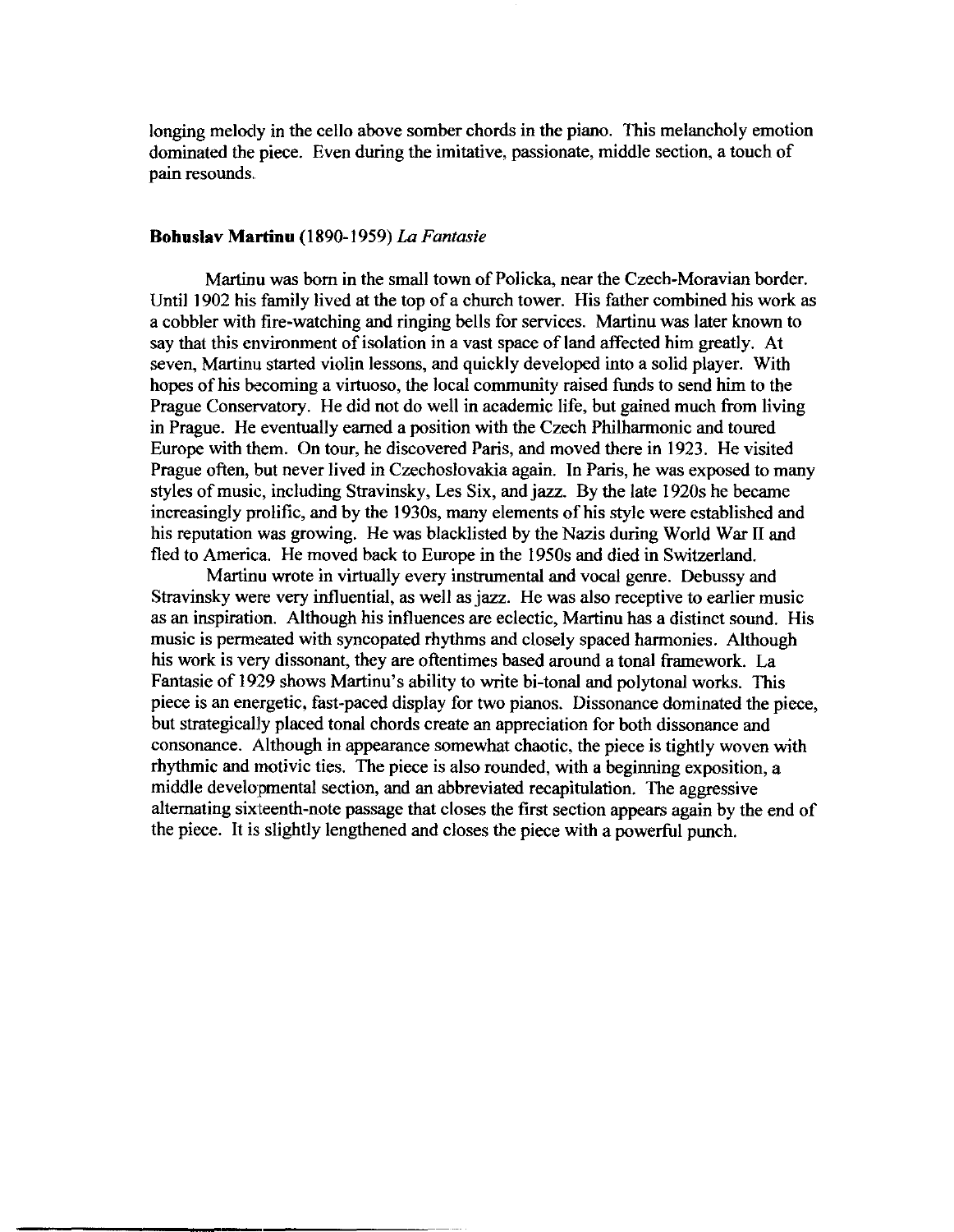## **Bibliography**

- Craw, Howard Allen. "Dussek." New Grove Dictionary of Music and Musicians. Ed. Stanley Sadie. 2<sup>nd</sup> ed. 29 vols. New York: Grove Dictionaries Inc., 2001. 7: 537-558.
- Clapham, John. "Bedrich Smetana and Antonin Dvorak." Chamber Music. Ed. Alec Robertson. Middlesex, England: Penguin Books, 1967. 202-214.
- Clapham, John. Smetana. London: 1.M. Dent and Sons Ltd., 1972.
- Doge, Klaus. "Dvorak." New Grove Dictionary of Music and Musicians. Ed. Stanley Sadie. 2<sup>nd</sup> ed. 29 vols. New York: Grove Dictionaries Inc., 2001. 7: 777-814.
- Katz, Derek and Michael Beckerman. "The Chamber Music of Smetana and Dvorak." 19<sup>th</sup> Century Chamber Music. Ed. Stephen Hefling. New York: Schirmer Books, 1998. 315-347.
- Large, Brian. Martinu. London: Duckworth, 1975.
- Large, Brian. Smetana. London: Duckworth, 1970.
- Ottlova, Marta. "Smetana." New Grove Dictionary of Music and Musicians. Ed. Stanley Sadie. 2<sup>nd</sup> ed. 29 vols. New York: Grove Dictionaries Inc., 2001. 23: 537-558.
- Smaczny, Jan. "Martinu." New Grove Dictionary of Music and Musicians. Ed. Stanley Sadie. 2<sup>nd</sup> ed. 29 vols. New York: Grove Dictionaries Inc., 2001. 15: 938-945.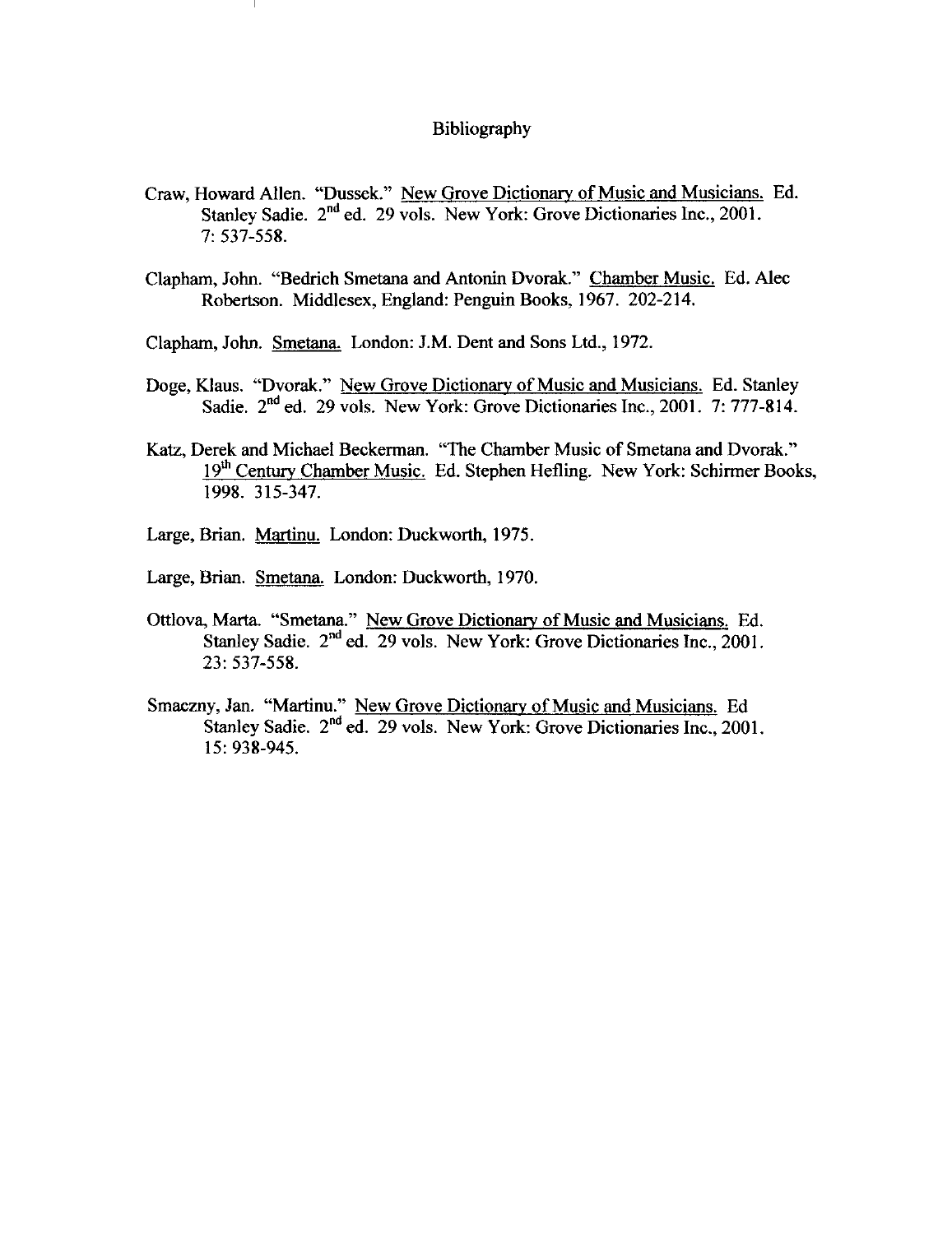- Excerpt from *The Grandmother* by Bozena Nemcova. Translated from the Bohemian by Frances Gregor, B.L. Chicago: A.C. McClurg Co., 1892.
- Read by Teresa Reynolds, senior Theater major and Women's Studies minor at Ball State Univeristy.

The wagon stopped at the gate, and Wenzel helped a little old woman to alight. She was dressed in the garb of a peasant, having her head wrapped up in a large white kerchief. This was something the children had never seen before, and they stood still, their eyes fixed upon their grandmother...

They wondered at her curious little coat, with its full pleating, like organ pipes, behind; the green linsey-wolsey petticoat, bordered with a white ribbon was an object of great admiration; they were pleased with the flowered kerchief that was tied beneath the large, white head shawl. They sat down upon the ground that they might examine better the red wedge-shaped insertion in her white stockings, and also her black slippers ...

On summer evenings, when the sky was clear, Grandmother used to sit with the children upon the bench under the old linden. While Adelka was small, she sat in Grandma's lap, and the rest of the children stood at her knees ... She told them about shining angels that dwell above and light the stars for the people, and about guardian angels, who protect children, rejoicing when they are good and weeping when they are bad. They entered the house, and Grandmother blessed them with holy water and tucked them in their little nests.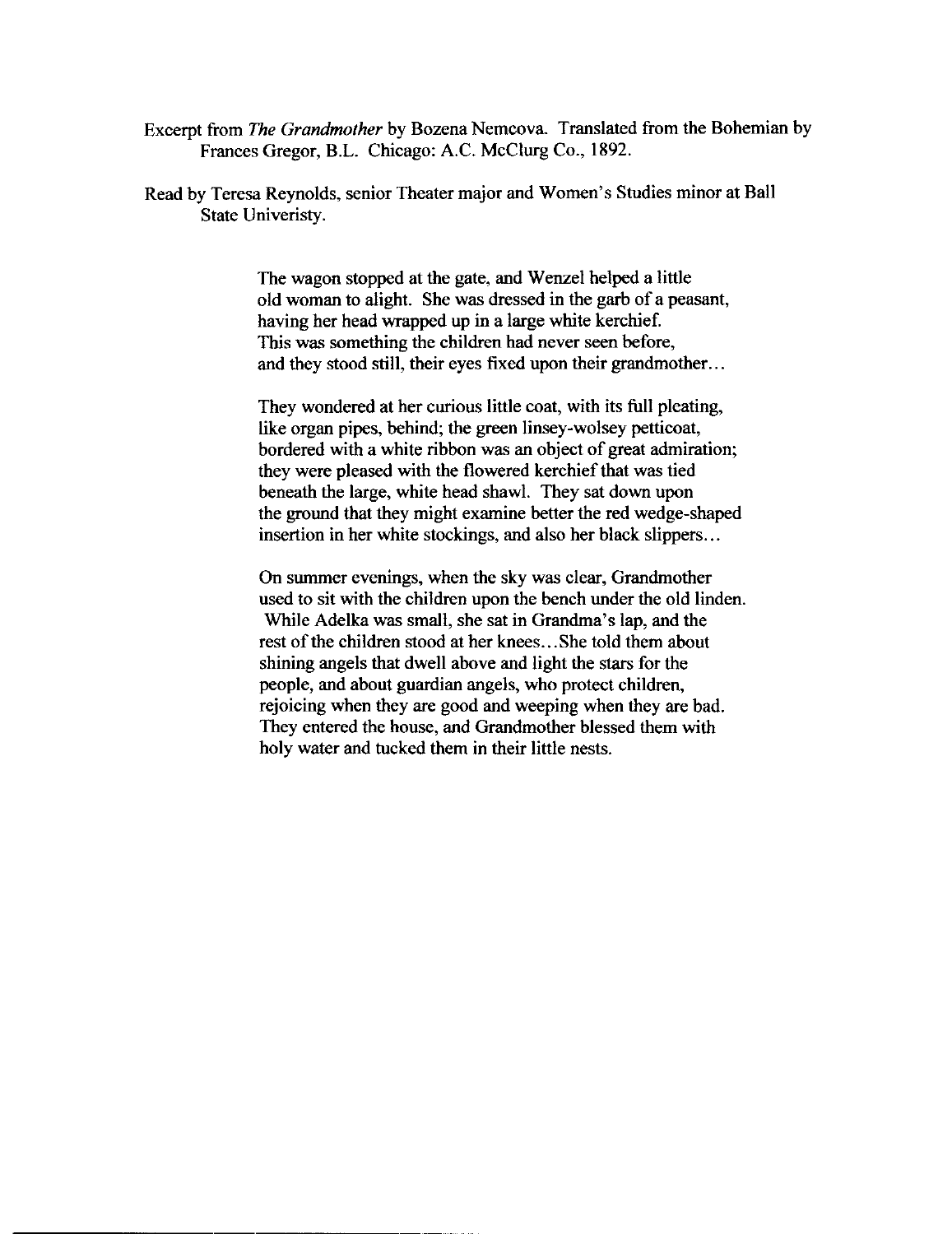I would like to take this chance to thank all my loved ones for being so supportive to me during this entire process. This concert is not only the result of work I have put forth these past few months, but throughout my musical career. Because of this, there have been many people who have guided me and encouraged me along the way:

To my dear family, who provide me with so many kinds of support. You have stood by me not only with this performance, but countless others through my 16 years as a musician. You encouraged my endeavors without falter. Each of you have given me something special: Mom, your care, love, transportation to numerous lessons and performances, and of course, for baking this afternoon. Abdo, for being truly interested in my progress and always providing me with a new score for further study. Dina, for lots of giggles and long talks. Andrea, for shopping trips, dinners, and security. Alan, for putting up with my early attempts at music making. Jana, for having a friend in the family who really knows what this all was like. For this lasting support, I thank you.

To Dr. Palmer, whose knowledge, concern, and advice extends beyond our lessons. You have not just been a teacher, but a true mentor, and my experience at Ball State would have never been as positive had it not been for your guidance.

To Liz, for helping me through my early years. Your expert musicianship and care gave me a solid base as a musician, and your friendship gives me so much, including a more experienced perspective on my life.

To Vani and Sam, who can't be here due to their academic success at their respective schools. Years of friendship through some rough times has brought us so close. I know you are both here in spirit.

To Amy J., for being such a solid friend through my years at Ball State. I'm not quite sure how I would have made it this far without you. Thanks for doing my dishes these past few weeks!

To Jared and Leia, my little urban family. I love our combination of fun and seriousness. Jared, thank you for all the late-night therapy at the Heorot. Leia, thank you for the beautiful posters, a prized-possession on this campus, and our psychic, Aquarian-Libra bond.

To Carrie and Margot, for our long talks at Coffee Night. You both are so wonderful at providing peace during the storm.

To Melissa, who always is ready to listen and provide wonderful fashion advice.

To all my music friends, most of whom are trapped in a lengthy orchestra rehearsal. I know you would all much rather be here.

To Artie, Yen-hsi, and Mandy for their time, energy, and lots of extra rehearsals.

To all my friends at VIS, who create a fun, supportive work environment.

To all the staffand interns at the Women's Studies office. I rarely meet such a group of people who are as sincere and caring as all of you.

To the members of Main Street Church, who had faith in my abilities when I began working there years ago and always show concern for me.

Thank you again for all that you do. Each of you means so much to me.

This afternoon's performance is dedicated to my family, and especially my father, in fulfillment of a promise made years ago.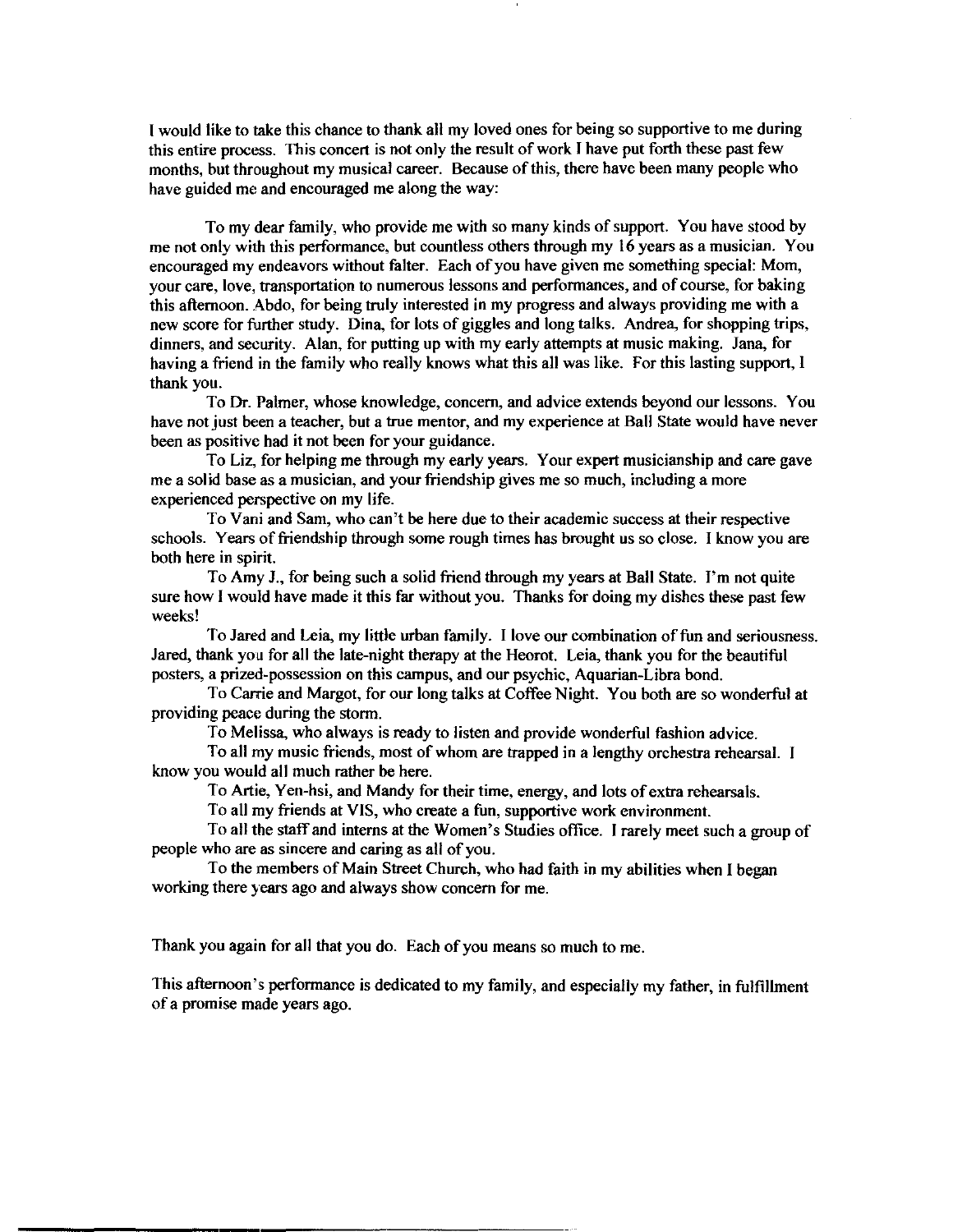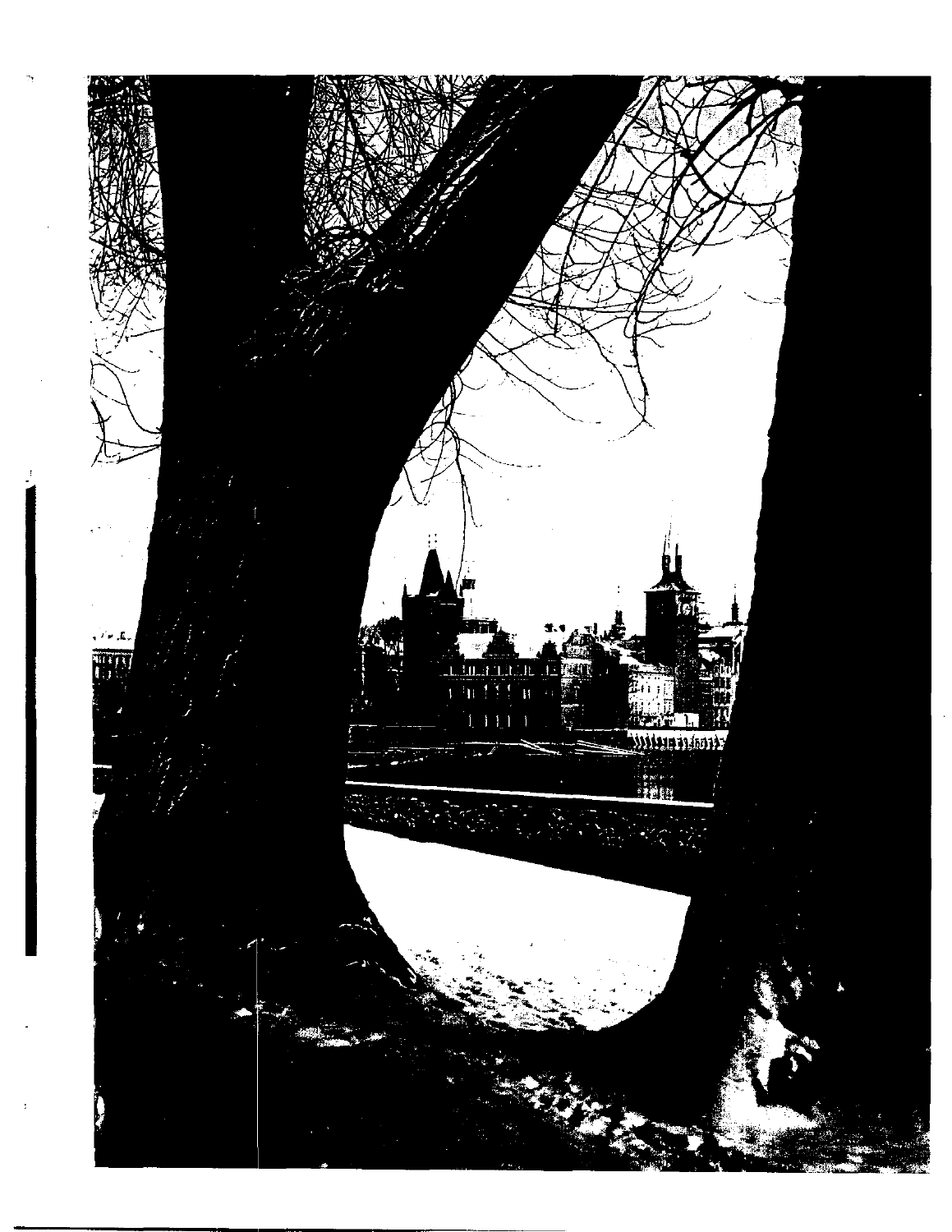

4

 $\langle$ 

÷

Znak Prahy ve vestibulu Staroměstské radnice

Герб Праги<br>в холле<br>Староместской ратуши

Wappen der Stadt Prag im Vestibiil des Altstadter Rathauses The emblem of Prague in the vestibule of the Old Town Town Hall Armoiries de Prague au vestibule de l'hotel de ville

 $^{\prime} \mathrm{n}$ 

WH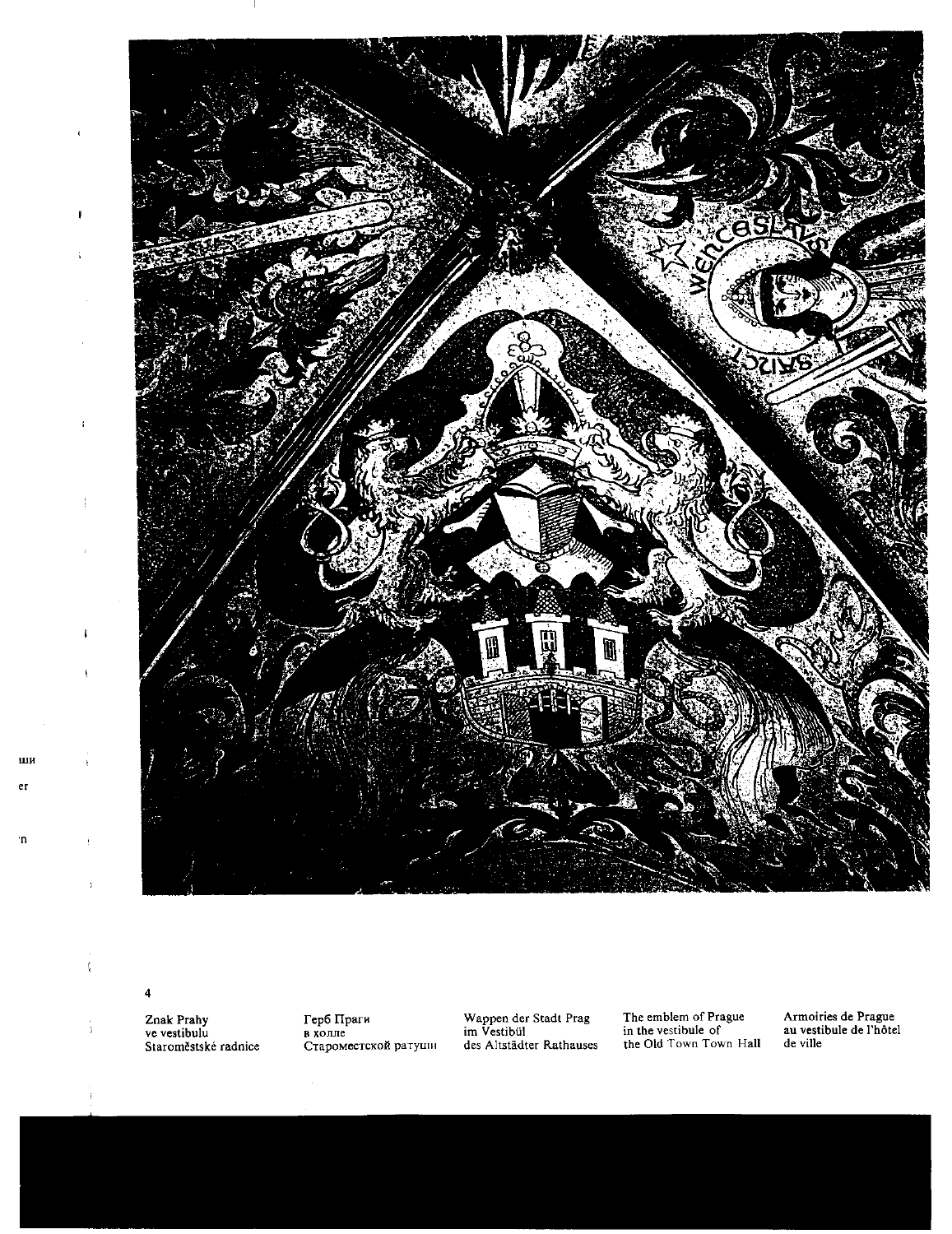

Jaro vešlo<br>do pražských ulic

 $3 / 4$ 

Gottwaldovo nábřeží<br>u Slovanského ostrova

Весна вышла на улицы Праги

Набережная Готвальда<br>близ Славянского острова

In die Prager Gassen<br>zog der Frühling ein

Gottwaldquai bei der Slawischen Insel The advent of spring<br>in the streets of Prague

The Gottwald<br>Embankment<br>near Slavonic Island

Le printemps dans<br>les rues de Prague

Quai Gottwald près<br>de l'Ile slave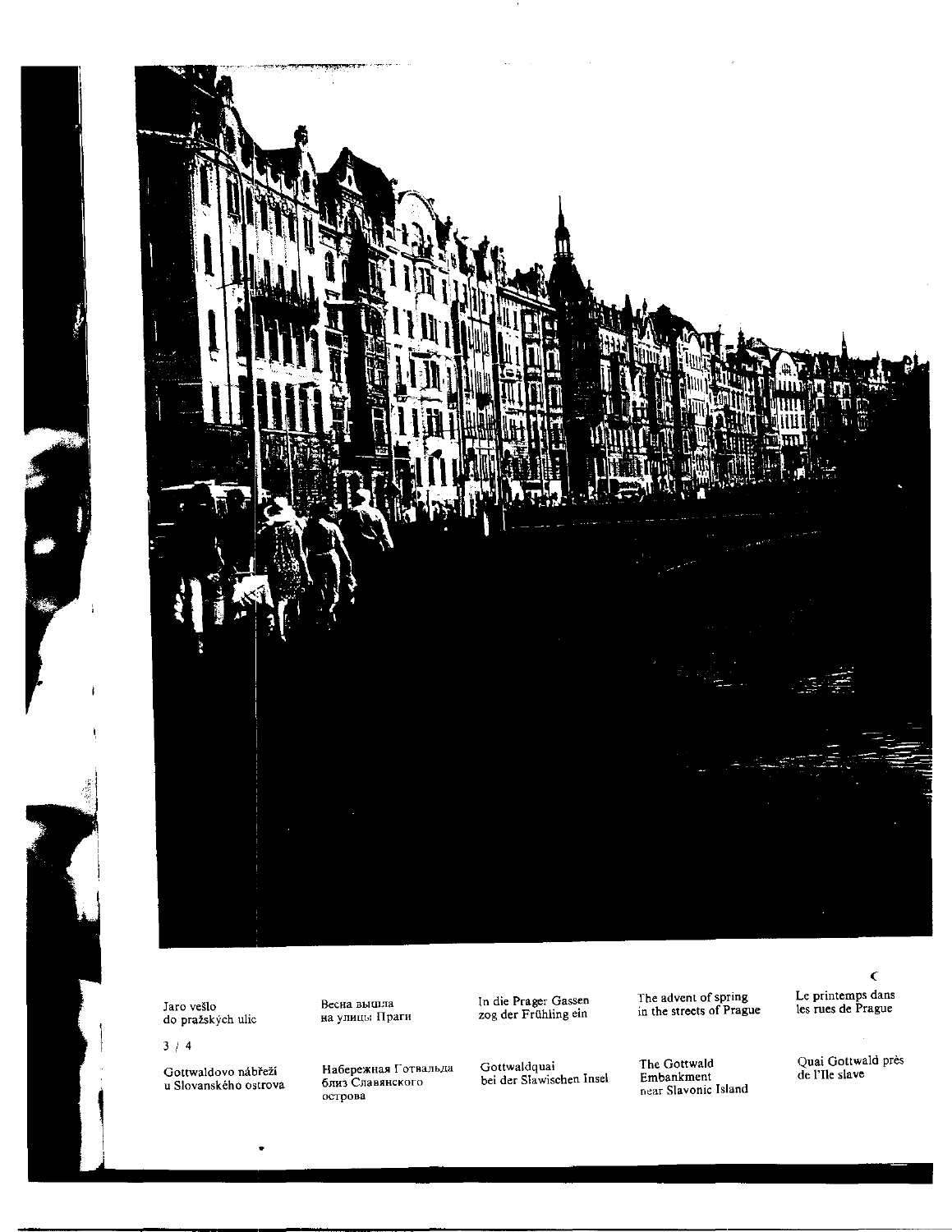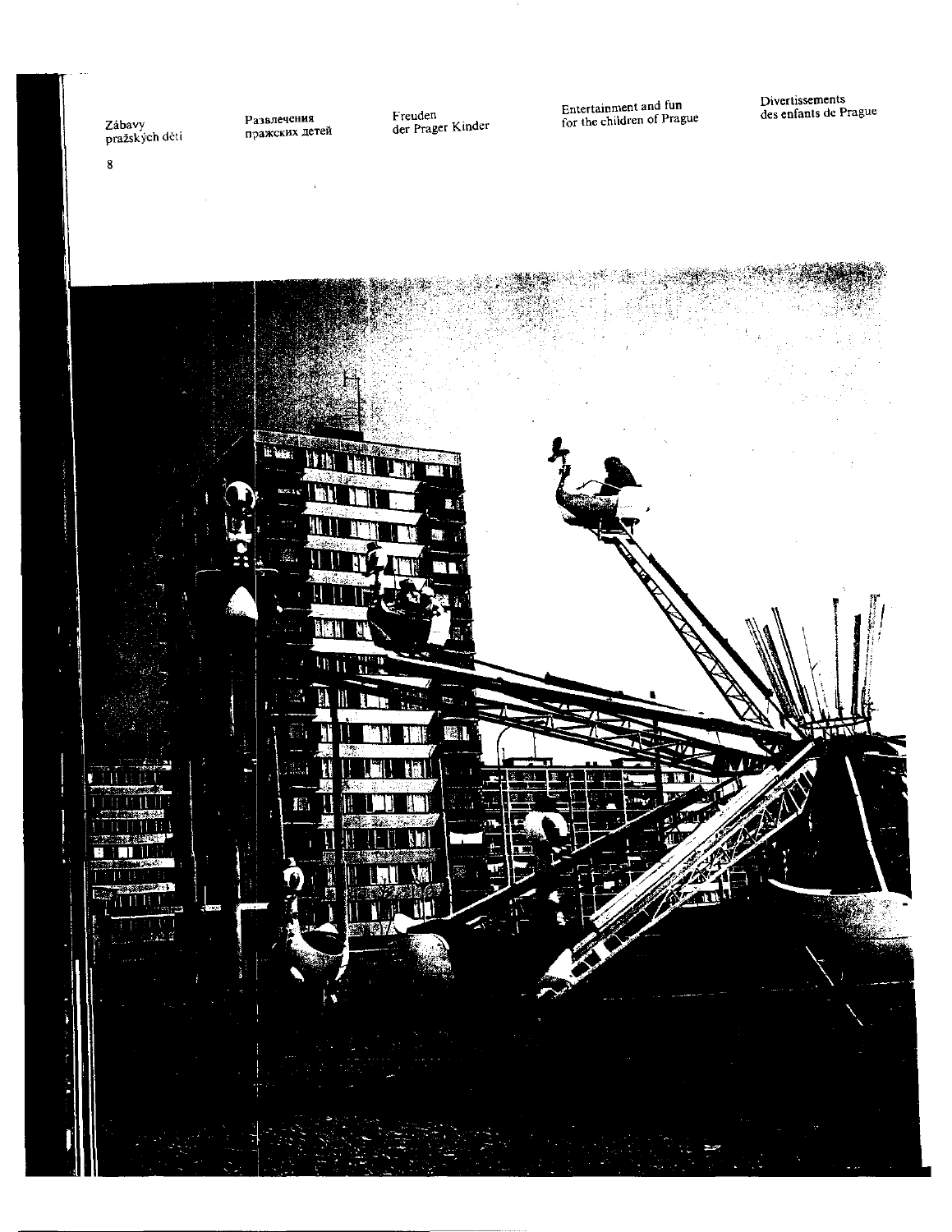

Taking my final bow



Smiling with my mother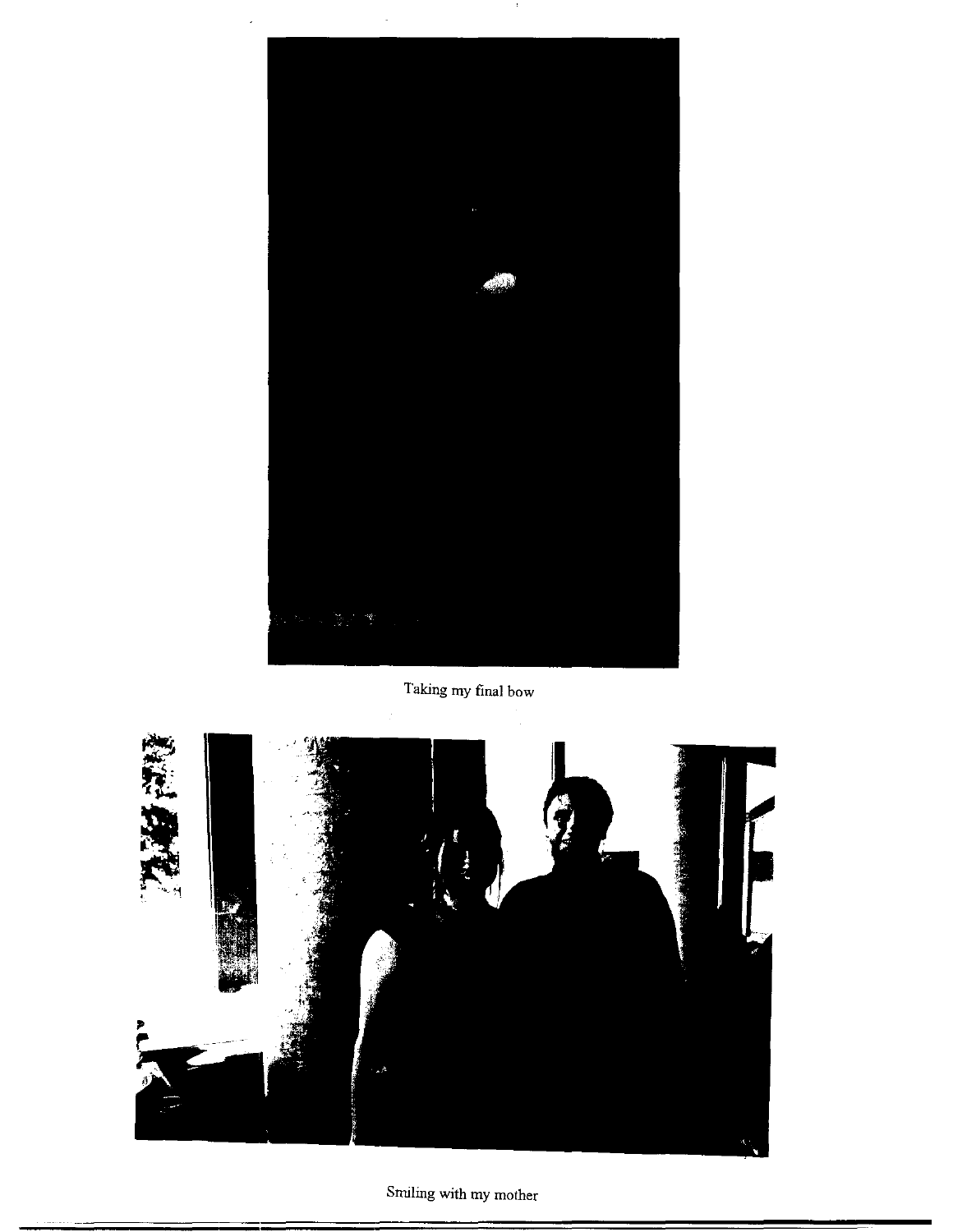





**Relaxing afterwards with my** sister~